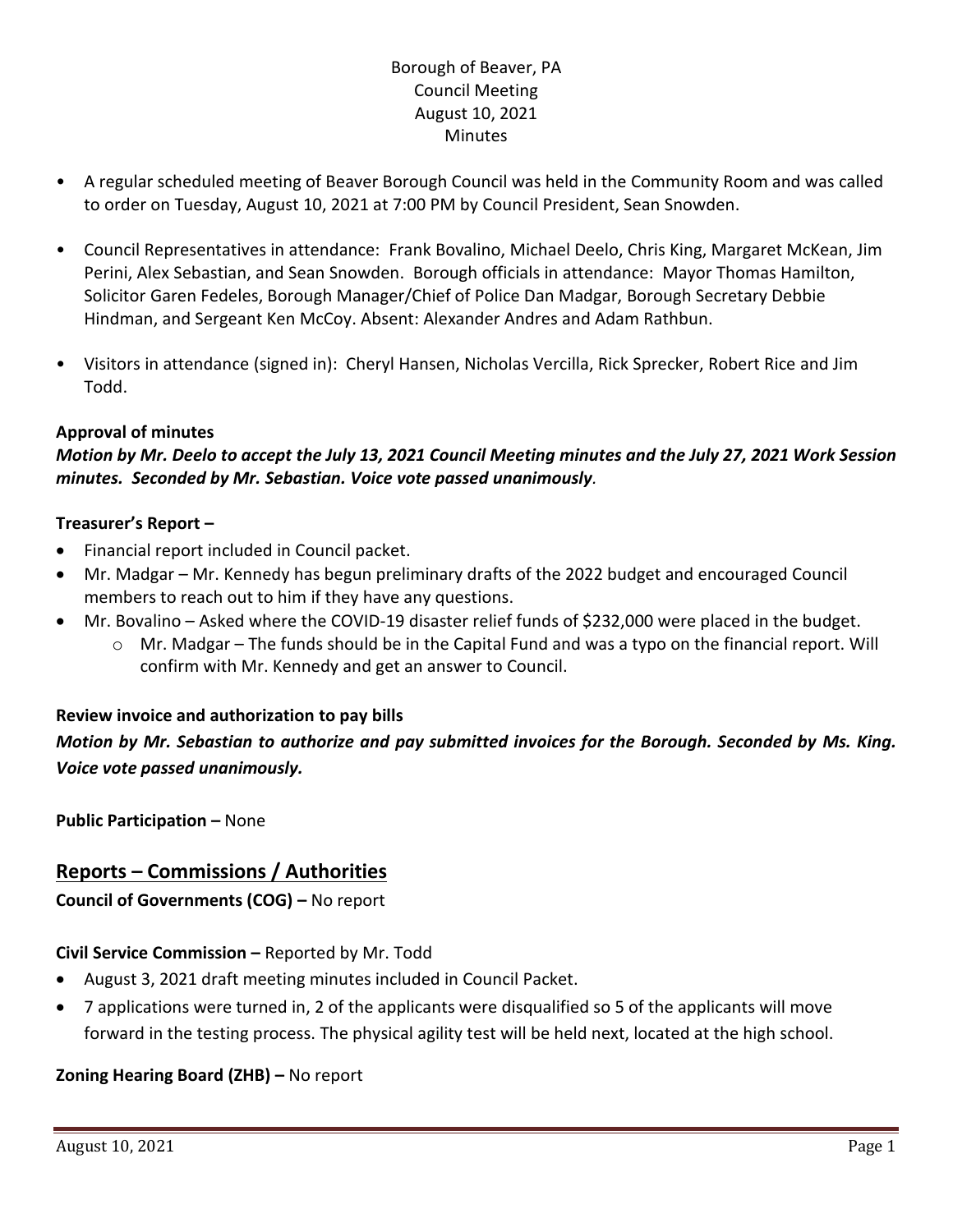### **Tree Commission –** No report

#### **Code Enforcement Officer Report –** Reported by Mr. Sprecker

- Discussed July 2021 report enclosed in Council Packet.
- 38 properties had no water usage last month, could be families on vacation or homes under renovation but would like to track how many vacant homes are in town.
- Ms. King Would like to discuss the pros and cons of a vacancy tax.
	- $\circ$  Mr. Madgar Vacancy tax has been discussed at a previous meeting and recalls that the Borough Solicitor advised against it. Will review past meeting minutes and provide the Solicitor's original response to Council.
	- o Mr. Snowden Will discuss at Work Session.

#### **Historic Architectural Review Board (HARB) –** Reported by Mr. Rice

- Will be discussing recommendations regarding the Historic Preservation Plan at their next scheduled meeting.
- Reaching out to the Heritage Foundation to see if a booth can be set up during Garrison Day to discuss the Historic Preservation Plan with residents and distribute more information.
- Ms. McKean Asked if a motion was going to be made to approve the Historic Preservation Plan.
	- $\circ$  Mr. Perini Initially was going to sponsor a motion but after discussions decided to withdraw to allow HARB more time to reach out and educate residents on the drafted plan and hold a public meeting. This way, more feedback can be received from the public.
	- $\circ$  Ms. McKean Asked if there was a deadline set.
	- $\circ$  Mr. Rice HARB will have an article submitted in time for the next Beaver Life magazine.
- Mr. Snowden Would like clarification on what HARB's goals are with these plans.
	- o Mr. Rice The plan is awaiting feedback on two separate documents. One document drafts the Historic Preservation Plan as a recommendation process, the other addresses new ordinance development.
- Mr. Madgar Council should consider the administrative impact this will have on the Borough.
- Mr. Bovalino Council is to determine if the Historic Preservation Plan will be used as a recommendation or written as an ordinance.
- Ms. McKean When discussed with the public, the possibility of ordinances should be addressed. Residents will be unhappy if Council later proceeds with an ordinance if it isn't clear from the outset that it is a possibility.
- Mr. Madgar Suggested that an article be put in the Beaver Life magazine and information of the recommendations be included on the permit applications that would direct them to contact HARB.
- Mr. Rice HARB will establish a date to hold a public meeting to discuss the Historic Preservation Plan and will post the documents online for residents to view.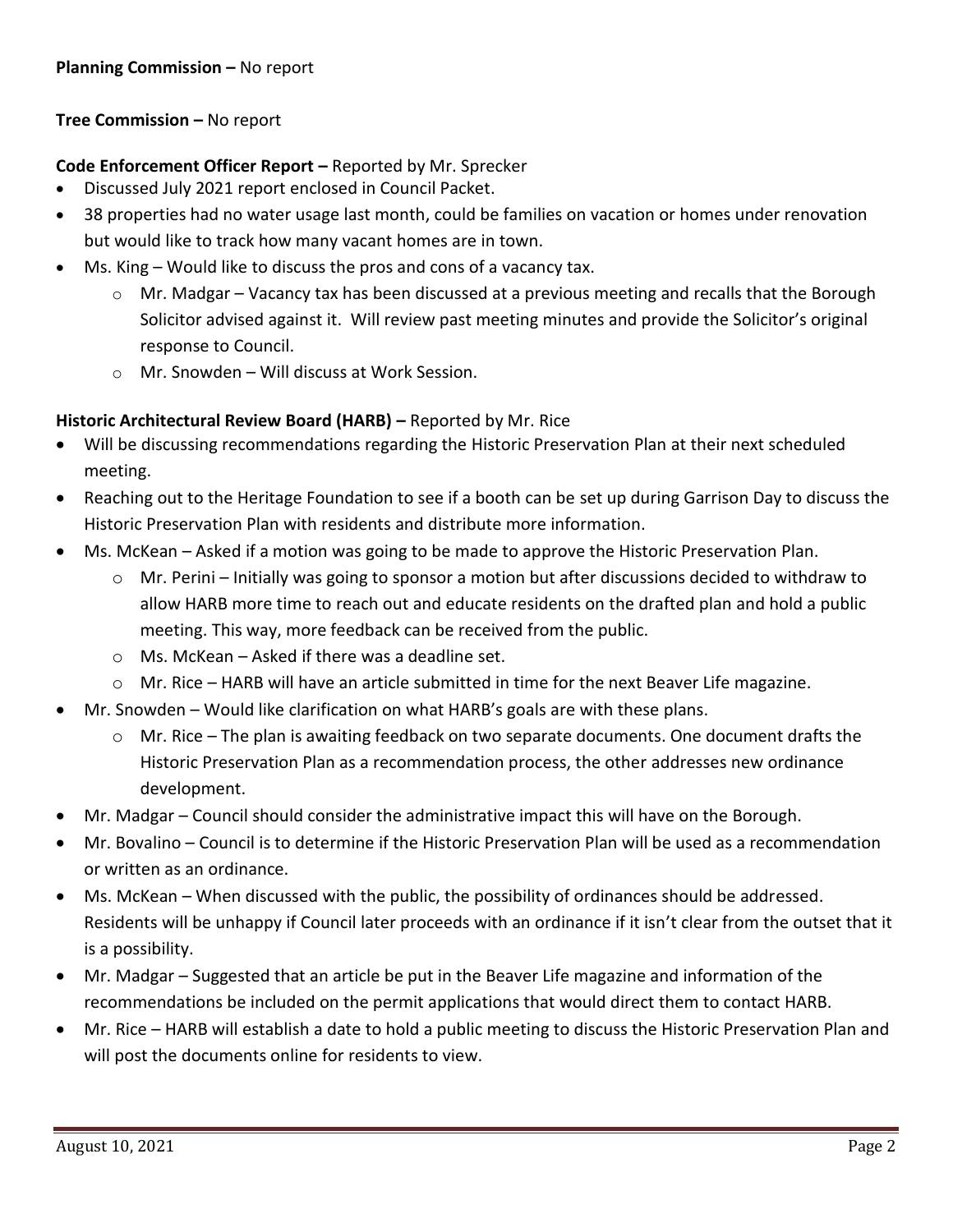### **Municipal Authority –** Reported by Mr. Deelo

- July 21, 2021 Municipal Authority meeting minutes enclosed in Council Packet.
- Municipal Authority Engineer mid-June 2021 through mid-July 2021 report included in Council Packet.
- There is currently one vacancy on the Municipal Authority board.
	- $\circ$  The Municipal Authority expects to have a recommendation for the vacancy to Borough Council after their next scheduled meeting. Council will have the final say on who will fill the vacancy.
	- $\circ$  Mr. Madgar Are two councilmembers required to be on the Municipal Authority?
		- Mr. Deelo No, two councilmembers on the Municipal Authority is permissible but not required.
		- Mr. Perini Asked that this be looked into further, also thought two councilmembers needed to be on the board.
- Discussed ongoing request from DEP to install an air monitor. The initial requested location was near a recreational area so the Municipal Authority suggested an alternate location and DEP agreed. Currently in the final stages of creating an agreement with DEP.

# **Council Committee Reports**

**Shaw Park/Pool –** Reported by Mr. Bovalino

- Report from Pool Committee meeting on July 26, 2021 included Council Packet.
- 5 members of the committee attended the Car Cruise to distribute information.
- Donations have bee received and deposited into the 5013C account. A total amount of donations will be given to Council.

# **Reports**

### **Manager's/Police Report –** Reported by Mr. Madgar

- Reviewed Borough Manager report provided in council packet.
- Have received 4 bids for paving project, opening on August 19, 2021. A recommendation will be brought before Council to approve at the September Council Meeting.
	- $\circ$  Ms. McKean Asked if the COVID-19 Disaster Relief Funds will be used for streets in need of sewage/stormwater updates. Does not want these streets to be recently paved and then need torn up to make updates. Asked that these areas needing updates be noted.
	- $\circ$  Mr. Madgar Agreed that these streets will be prioritized and that some of these funds may need to be used for the pipeline repair under the railroad.
- Met with Railroad after they contacted the Borough in reference to a pipeline that needs repaired at the end of Buffalo Street. Mr. Martone will be reaching out to a specialist to gather more information and have them look at the line. The line in need of repair is located on Municipal Authority property. Will keep Council updated.
- Met with Mr. Renninger to finalize items for the upcoming concert this weekend.
- Recapped the Car Cruise with Council. There were no issues, all went well.